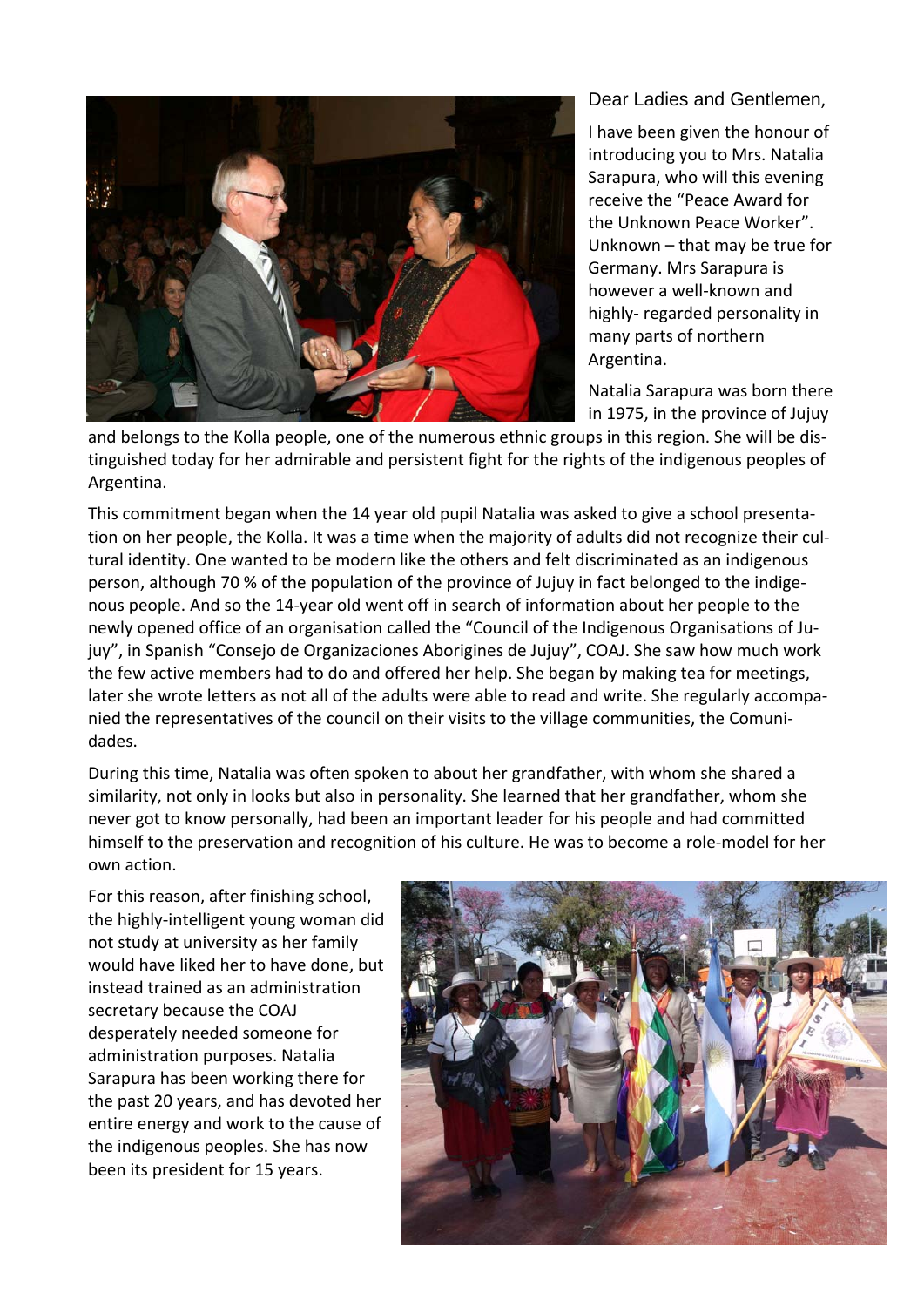Particularly important was the year 1994, as a reform of the Argentinean constitution stipulated the right to cultural identity of the indigenous peoples and promised them the land which they have been living on in village communities for hundreds of years, long before the Spanish conquerors had divided up the land between them as they deemed best, long before the foundation of state in the process of which large territories became state possession, this land in turn given by corrupt province governors to favourites, people of influence and foreign mining companies. It would be very naïve to think that these privileged people would now bow humbly before the con‐ stitution and readily give back this land to the indigenous village communities. The opposite was in fact the case. Whenever village communities asserted their rights, they were victimized and their leaders frequently received anonymous murder threats. And the provincial government did every‐ thing on their part to impede them from asserting their rights. Over 40 administrative require‐ ments have to be fulfilled before a village community can become legal proprietors of their land.

This was one of the first great tasks facing Natalia Sarapura. The aim was to fight for the rights to collective land ownership for 230 village communities in the province of Jujuy. You can imagine what a Sisyphean task this was when you consider that by the end of 2012 only 50 communities had actually received their land titles. The remaining 180 communities have at least reached the point that they are registered as a juristic person, which is one of the most important prerequisites in the process of gaining land title. It would, however, have been impossible to overcome the mentioned 40 administrative obstacles without the help of lawyers and the commitment of fur‐ ther qualified individuals. She made use of her contact to the Weltfriedensdienst (WFD), a non‐ government organisation based in Berlin which, supported by the foundation "Solidarität und Menschenrechte" (solidarity and human rights) and by the BMZ, supports partner organisations in the south in their human rights work. This made it possible for the COAJ to finance the necessary qualified personnel. Next, it was a question of visiting the 230 village communities often found in remote mountain regions in order to inform the inhabitants of their land rights at village meetings. And every village community had to overcome the 40 obstacles. How many consultations, how many meetings and how many accompanied visits to public authorities did this entail over the course of the years?



Natalia Sarapura achieved this with unbelievable tenacity, perseverance and patience. We can thank her for the fact that, despite the victimization by owners of large estates and the administrative obstacles involved, the situation did not escalate into violence. She organized peaceful de‐ monstrations, wrote petitions to the central government, took part in polite, but insistent discussions with politicians and mediated between conflicting parties.

However, Natalia Sarapura´s work entails much more than enforcing land rights. Her concept for the support and development of indigenous peoples also includes:

- The development of their cultural identity
- School education for all, especially further training for the rural population